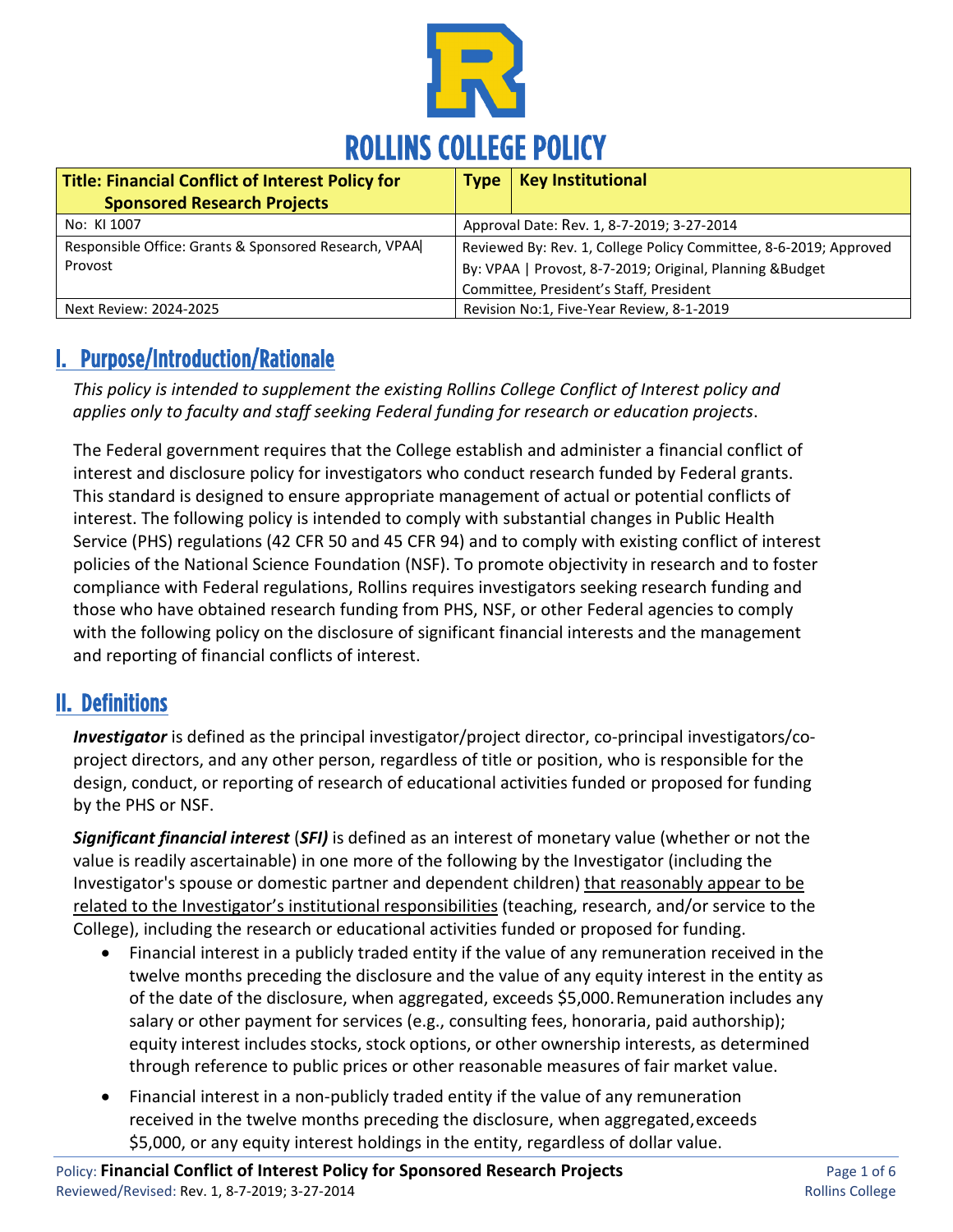- Income from intellectual property rights and interests (e.g., patents, copyrights, and royalties), upon receipt of income related to such rights and interests.
- Reimbursed or sponsored travel provided that the travel is not reimbursed or sponsored by a Federal, state, or local government agency; an institution of higher education; an academic teaching hospital; a medical center; or a research institute affiliated with an institution of higher education. The Investigator must disclosethe purpose of the trip, the identity of the sponsor and/or organizer, the destination, duration, and estimated cost of travel.

SFI *does not* include the following:

- Salary, royalties, or other remuneration paid by the College to the Investigator;
- Income from investment vehicles, such as mutual funds and retirement accounts, as long as the Investigator does not directly control the investment decisions made in these vehicles;
- Income from seminars, lectures, or teaching engagements sponsored by public or nonprofit entities;
- Income from service on advisory committees or review panels for public or non-profit entities;

It should be noted that SFIs, as defined above, do not necessarily mean a financial conflict of interest. All SFIs must be disclosed and reviewed by the College's Institutional Official to determine whether a conflict of interest exists, and determine what conditions or restrictions, if any, should be imposed by the College to manage, reduce, or eliminate such conflict of interest.

*Financial Conflict of Interest (FCOI)* means a SFI that the College's Institutional Official reasonably determines could directly and significantly affect the design, conduct, or reporting of Federallyfunded research or educational activities.

*Institutional Official* means the College-designated authority – in this case, the Vice President of Academic Affairs/Provost (VPAA), or his/her designee(s) – who reviews and evaluates all disclosures by Investigators under this policy; determines whether a FCOI exists; develops and implements a management plan for FCOI subject to this policy; performs retrospective review of potential instances of noncompliance with this policy; provides information on Investigator FCOI to the public, as required by agency regulations; reports on College determination of FCOI, implementation of management plans, determination of noncompliance; and the results of any retrospective review, as required by agency regulations; and provides and monitors training of Investigators, as required by agency regulations.

*Public Health Service* or *PHS* means the Public Health Service of the U.S. Department of Health and Human Services (DHHS), and any components of the PHS to which the authority of the PHS may be delegated. The components of the PHS include, but are not limited to, the National Institutes of Health (NIH) and the Centers for Disease Control (CDC).

*Research* means a systematic investigation, study, or experiment designed to contribute to generalizable knowledge. The term encompasses the following:

- **Basic research** is undertaken primarily to acquire new knowledge without anyparticular application or use in mind.
- **Applied research** is conducted to gain the knowledge or understanding to meet a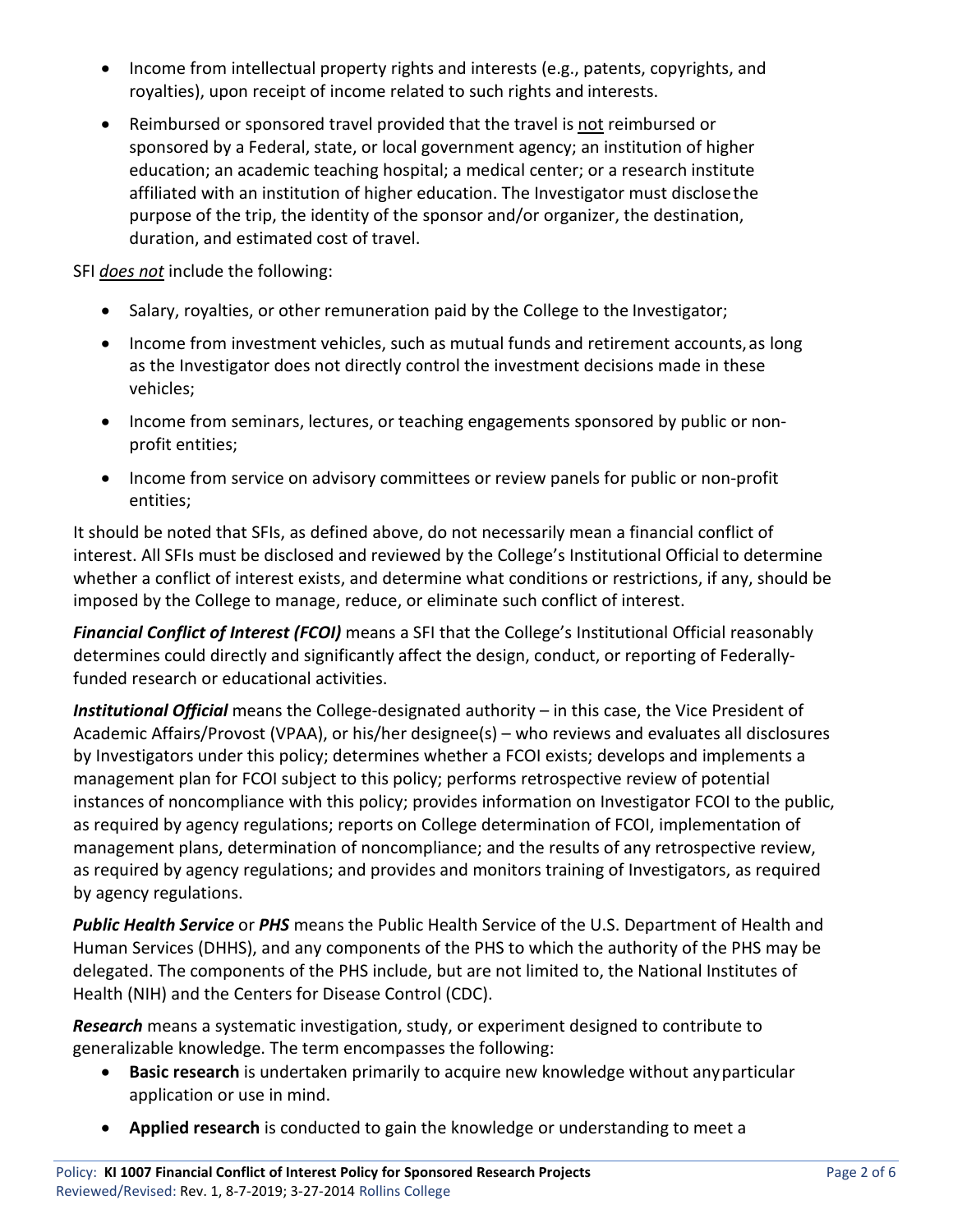specific, recognized need.

• **Development** is the systematic use of the knowledge or understanding gainedfrom research directed toward the production of useful materials, devices, systems, or methods, including the design and development of prototypes and processes.

For the purposes of this policy, *Research* includes as any activity for which funding is available from a PHS or NSF Awarding Component through a grant, contract, or cooperative agreement.

*Funding Agency* or *Agency* means either the PHS of the U.S. DHHS and any components of the PHS to which the authority of the PHS may be delegated, or the NSF and any components of the NSF to which the authority of the NSF may be delegated.

### III. Procedure or Application

#### **A. Procedures for Investigators**

As a condition of applying for and expending funds from the PHS or NSF, each Investigator is responsible for and required to:

- 1. Disclose all SFIs (and those of the Investigator's spouse/domestic partner and dependent children) related to the Investigator's institutional responsibilities before an Investigator's proposal is submitted to a funding agency. See Appendix A *Significant Financial Interests Disclosure Form*, which must be completed with all supporting documentation and sent to the Institutional Official (see Section III.C. this document) at least 10 days prior to the funding agency's deadline. Supporting documentation that identifies the business enterprise or entity involved and the nature and amount of the interest should be submitted in a sealed envelope marked "confidential" and accompany the disclosure form, for review.
- 2. Update their disclosures during the period of the award on an annual basis,as determined by the Director of Grants and Sponsored Research.
- 3. Update their disclosures within 30 days of discovering or acquiring (e.g.,through purchase, marriage, or inheritance) any new SFIs.
- 4. Cooperate in the development of a plan to resolve any FCOI.
- 5. Comply with any conditions or restrictions imposed by the College to manage,reduce, or eliminate actual or potential conflicts of interests or to forfeit the award.
- 6. Complete College-provided training on FCOI prior to engaging in research related to any PHS-funded grant or award, and at least every four years (only applies to PHS funding). Training to be offered through the Office of Grants and Sponsored Research.

#### **B. Procedures for Institution**

As a condition of applying for and expending funds from the PHS or NSF, the College is responsible for and required to

1. Maintain an up-to-date, written, enforced FCOI policy that fully complies with PHS and NSF regulations and make the policy publicly accessible via its website. This policy and Disclosure Form will be provided to Investigators along with the College's Grant Proposal Endorsement form, at the time the Investigator informs the Directorof Grants and Sponsored Research of his/her plan to submit a proposal to a PHS agency or to NSF.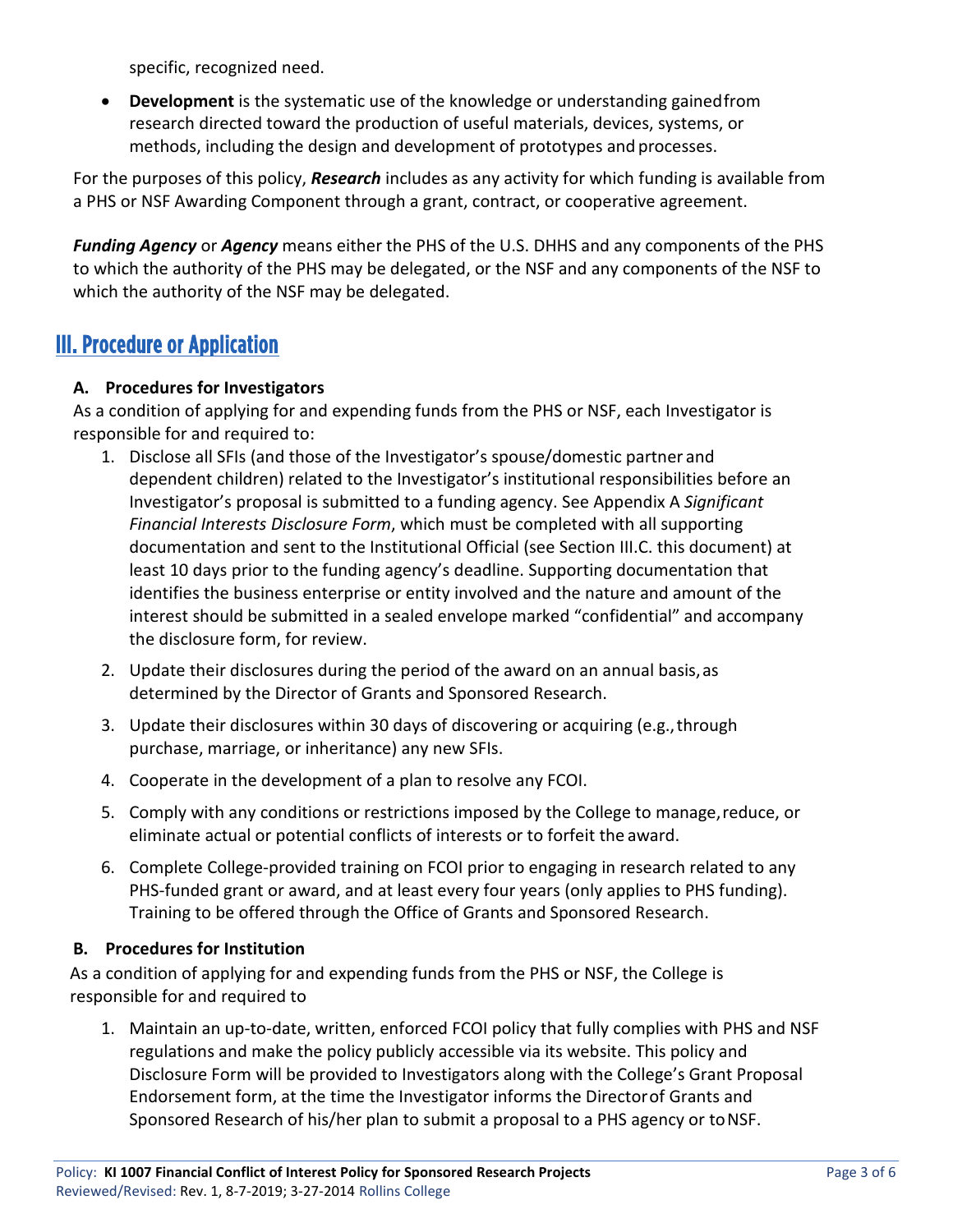- 2. Designate an Institutional Official (see Section III.C. this document) to review disclosures of SFIs of the Investigator and determine whether an Investigator's SFI is related to the proposed agency-funded research, and if it is a FCOI.
- 3. Develop and implement necessary management plans to manage any identified FCOIs for Investigators, including any sub-awardee Investigators, if applicable.
- 4. Require each PHS-supported Investigator to complete FCOI training prior to engagingin research related to any PHS-funded grant or award, and at least every four years. Training must be completed immediately (within 30 days) if: (1) the College revises its FCOI policy that affects requirements of Investigators; (2) an Investigator is new to the College; or (3) an Investigator is not in compliance with the policy or management plan. Required FCOI training to be offered through the Office of Grants and Sponsored Research.
- 5. Send initial, annual, and revised FCOI reports to the funding agency, as required byeach agency's regulations, as stated in 42 CFR 50.604(h), 42 CFR 50.605(b), and the NSF Proposal and Award Policies and Procedures Guide (updated annually).
- 6. If necessary, complete a retrospective review of the Investigator's activities and agencyfunded research (with required documentation), and if bias is found with the design, conduct, or reporting of the agency-funded research, provide a Mitigation Report to the agency.
- 7. Notify the funding agency promptly if an Investigator fails to comply with the College's FCOI policy described herein, or if a FCOI management plan appears to have biasedthe design, conduct, or reporting of agency-funded research.
- 8. Make publicly available via its website information concerning identified FCOIs thathave been determined to be related to the agency-funded research and are actively held by the Investigator. This information will be made available prior to the expenditure of agency funds and updated annually and within 60 days of any newly identified FCOI. The following information shall be made included:
	- Investigator's name, title, and role with respect to the research project;
	- Name of the entity in which the SFI is held;
	- Nature of the SFI (e.g., equity, consulting fees, travelreimbursement, honoraria, etc.);
	- Approximate dollar range of the SFI or a statement that the interest is one whose value cannot be readily determined through reference to publicprices or other reasonable measure of fair market value.
- 9. Report all identified FCOIs for any sub-recipient Investigators (if applicable) to the funding agency, as required by each agency's regulations.
- 10. Maintain all FCOI-related records for at least three years after the terminationor completion of the award to which they relate.

#### **C. Reviewing Disclosures and Managing FCOI**

The Institutional Official (or his/her designee) shall review each SFI disclosure by an Investigator, determine whether the SFI is related to the agency-funded research and whether a FCOI exists, and determine what conditions or restrictions, if any, should be imposed by the institution to manage, reduce, or eliminate the FCOI as part of a formal management plan. A Conflict of Interest exists when the Institutional Official reasonably determines that an SFI could directly and significantly affect the design, conduct, or reporting of the agency-funded research or educational activities. The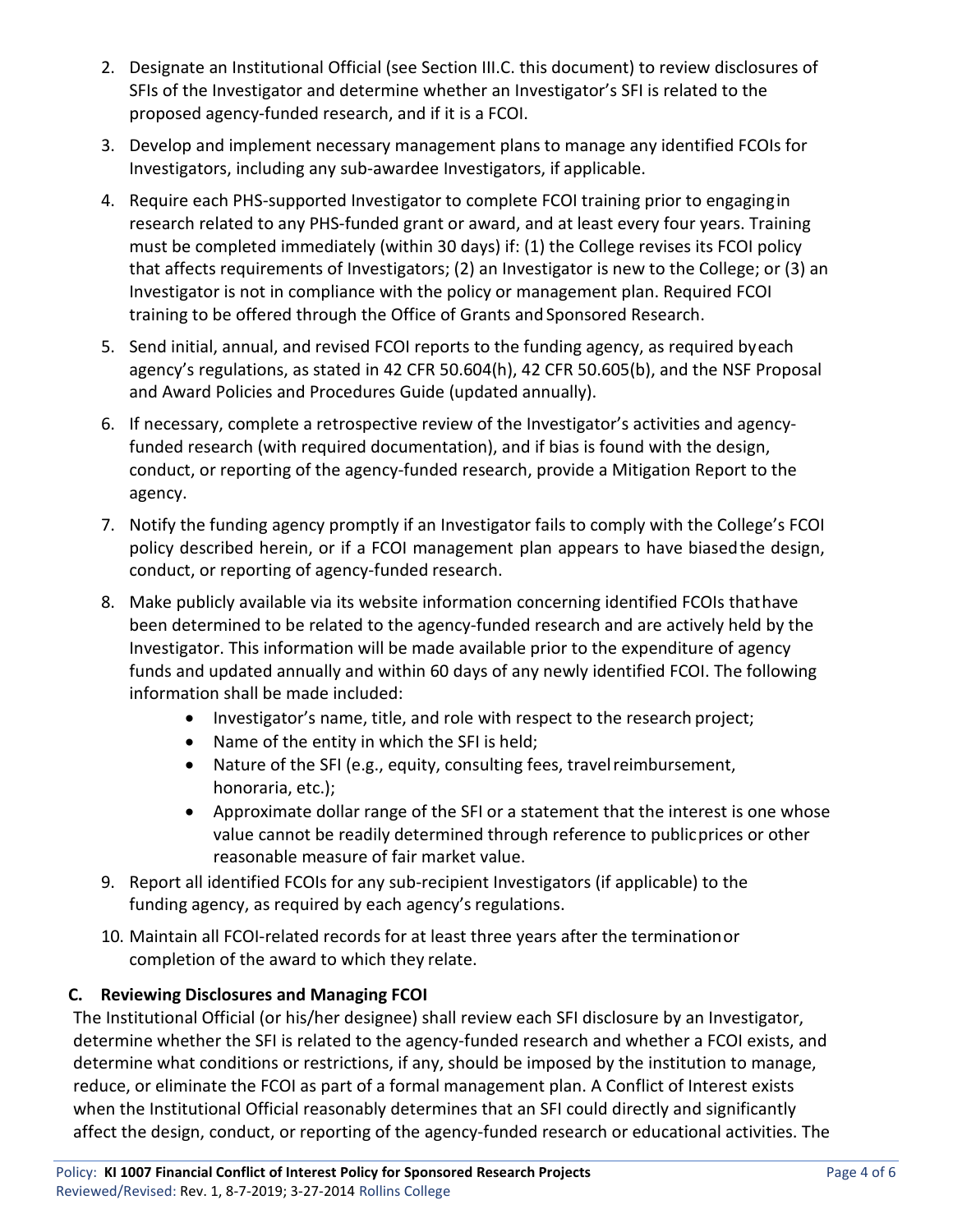Institutional Official may request that additional staff or faculty serve on an ad hoc review committee to assist in this review.

Conditions or restrictions that might be imposed to manage, reduce, or eliminate FCOI include, but are not limited to the following:

- public disclosure of SFIs;
- modification of the research plan;
- monitoring of research by independent reviewers;
- disqualification from participation in all or a portion of the funded research that would be affected by SFIs;
- divestiture of SFIs; or
- severance of relationships that create actual or potential conflicts.

*NSF Research Only*: If the Institutional Official determines that imposing the above referenced conditions or restrictions would be ineffective or inequitable, and that the potential negative impacts that may arise from a SFI are outweighed by interests of scientific progress, technology transfer, or the public health and welfare, then the Institutional Official may recommend that, to the extent permitted by agency regulations, the research go forward without imposing such conditions or restrictions. In these cases, the Institutional Official must promptly notify the NSF's Office of General Counsel that the Institution has made this determination.

The Institutional Official shall communicate his/her determination and means for managing, reducing, or eliminating the FCOI to the Investigator, the relevant Principal Investigator or Project Director (if applicable), the appropriate department chair and dean, and the funding agency (as required by agency-specific regulations).

No expenditures on agency awards will be permitted until the Investigator has complied with the disclosure and training requirements of this policy and has agreed, in writing, to comply with any plans determined to be necessary for the management of an FCOI.

All conflicts of interest will be satisfactorily managed, reduced, or eliminated in accordance with agency regulations and any agency-specific reporting regarding the conflict of interest prior to expenditure of any funds under an award. Agencies will be promptly notified if, at any time, the College finds that it is unable to satisfactorily manage a conflict of interest.

### **C. Violations of Policy**

Whenever an Investigator has violated this policy or the terms of any management plan required by the Institutional Official (including failure to file or knowingly filing incomplete, erroneous, or misleading disclosure forms) the College will impose sanctions or institute disciplinary proceedings against the violating individual. If the violation results in a collateral proceeding under the College policy regarding research and scholarly misconduct, then the Institutional Official will defer a decision on sanctions until the misconduct inquiry and/or investigation is completed. In addition, the College shall follow agency regulations regarding the notification of the sponsoring agency in the event an investigator has failed to comply with this policy.

### **D. Record Maintenance**

Records of all FCOI-related documents and of all actions taken to resolve conflicts of interest shall be retained by the Office of the Provost and/or Office of Grants and Sponsored Research for a period of three years after the termination or completion of the award to which they relate.

#### **E. Sub-agreements**

Sub-recipients (including subcontractors and consortium members) from other organizations